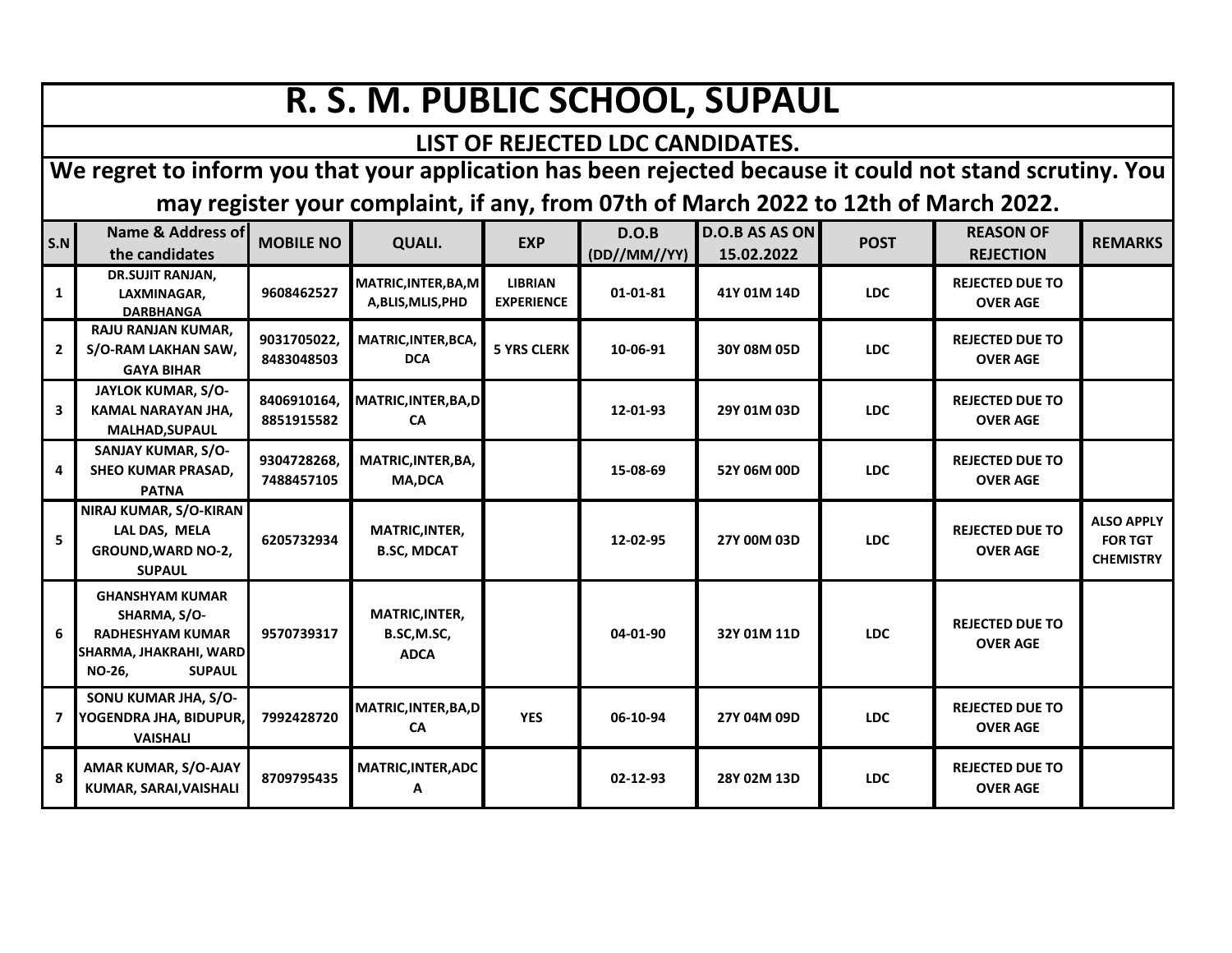| S.N | Name & Address of<br>the candidates                                                                | <b>MOBILE NO</b>          | <b>QUALI.</b>                             | <b>EXP</b>      | D.O.B<br>(DD//MM//YY) | D.O.B AS AS ON<br>15.02.2022 | <b>POST</b> | <b>REASON OF</b><br><b>REJECTION</b>      | <b>REMARKS</b> |
|-----|----------------------------------------------------------------------------------------------------|---------------------------|-------------------------------------------|-----------------|-----------------------|------------------------------|-------------|-------------------------------------------|----------------|
| 9   | RAVI BHUSHAN, S/O-RAM<br><b>BHAJAN PRASAD,</b><br>MUNDICHAK, BHAGALPUR                             | 8987171838                | <b>MATRIC, INTER, B.CO</b><br>M,DCA       |                 | 05-12-88              | 33Y 02M 10D                  | <b>LDC</b>  | <b>REJECTED DUE TO</b><br><b>OVER AGE</b> |                |
| 10  | RAKESH KUMAR YADAV,<br>JAHANGIRTOLA,<br>DARBHANGA                                                  | 6359239070,<br>9521033933 | <b>MATRIC, INTER,</b><br><b>B.F, ADCA</b> |                 | 02.01.1995            | 27Y 01M 13D                  | <b>LDC</b>  | <b>REJECTED DUE TO</b><br><b>OVER AGE</b> |                |
| 11  | <b>BINAY KUMAR SINGH,</b><br><b>KOLKATA, WEST BENGAL</b>                                           | 9883474787                | MATRIC, INTER, B.CO<br>М                  | <b>YES</b>      | 26-06-89              | 32Y 07M 20D                  | <b>LDC</b>  | <b>REJECTED DUE TO</b><br><b>OVER AGE</b> |                |
| 12  | SANJEEV KUMAR, S/O-<br>RAJENDRA RAJAK,<br><b>DALSINGH</b><br>SARAI, SAMASTIPUR                     | 8651007510,<br>9162636752 | MATRIC, INTER, BCA,<br>PGDCA, B.ED        | 8 YRS           | 05-02-88              | 34Y 00M 10D                  | <b>LDC</b>  | <b>REJECTED DUE TO</b><br><b>OVER AGE</b> |                |
| 13  | <b>MAKHMOOR ALAM, S/O-</b><br>MOHIB ALAM,<br>RAJOKHAR, ARARIA                                      | 9572972390                | MATRIC, INTER, B.CO<br>М                  | 6 YRS           | 09-01-89              | 29Y09M22D                    | <b>LDC</b>  | <b>REJECTED DUE TO</b><br><b>OVER AGE</b> |                |
| 14  | <b>SYED KARRAR HUSSAIN,</b><br><b>S/O-SYED GHULAM</b><br>HUSSAIN, JAMLA NAGAR,<br><b>NEW DELHI</b> | 9625097747,<br>9958480587 | MATRIC, INTER, BA,<br><b>MA,DCA</b>       | <b>13 YRS</b>   | 20-08-72              | 49Y 05M 26D                  | <b>LDC</b>  | <b>REJECTED DUE TO</b><br><b>OVER AGE</b> |                |
| 15  | RAVI RANJAN, S/O-RAJESH<br>KUMAR SINHA, WEST<br>PATEL NAGAR, PATNA                                 | 9708792658                | <b>MATRIC,INTER,B.CO</b><br>M, BCA, MBA   | <b>2YRS DAV</b> | 11-09-90              | 31Y 05M 04D                  | <b>LDC</b>  | <b>REJECTED DUE TO</b><br><b>OVER AGE</b> |                |
| 16  | DILIP KUMAR DWIVEDI,<br><b>S/O-PRAYAG DWIVEDI</b>                                                  | 6209609470                | MATRIC, INTER, BA,<br>MA                  | <b>21 YRS</b>   | 05-10-68              | 53Y 04M 10D                  | <b>LDC</b>  | <b>REJECTED DUE TO</b><br><b>OVER AGE</b> |                |
| 17  | <b>BIKAS CHANDRA JHA, S/O-</b><br>SURENDRA JHA, SAHARSA                                            | 8318556923,<br>9818419075 | MATRIC, INTER, BCA,<br><b>MCA</b>         |                 | 05-11-80              | 41Y 03M 10D                  | <b>LDC</b>  | <b>REJECTED DUE TO</b><br><b>OVER AGE</b> |                |
| 18  | <b>CHANDAN DAS, S/O-</b><br><b>SURESH DAS,</b><br>KAHALGAON, BHAGALPUR                             | 9199205159,<br>7903941933 | MATRIC, INTER, BA                         |                 | 05-11-89              | 32Y 03M 10D                  | <b>LDC</b>  | <b>REJECTED DUE TO</b><br><b>OVER AGE</b> |                |
| 19  | <b>BIKASH KUMAR</b><br>YADAV, S/O-VIJAY KUMAR<br>YADAV, BATH, BHAGALPUR                            | 8677934840                | MATRIC, INTER, BA,<br>MA, BLIS, ADCA      | 6 YRS           | 15-01-90              | 32Y 01M 00D                  | <b>LDC</b>  | <b>REJECTED DUE TO</b><br><b>OVER AGE</b> |                |